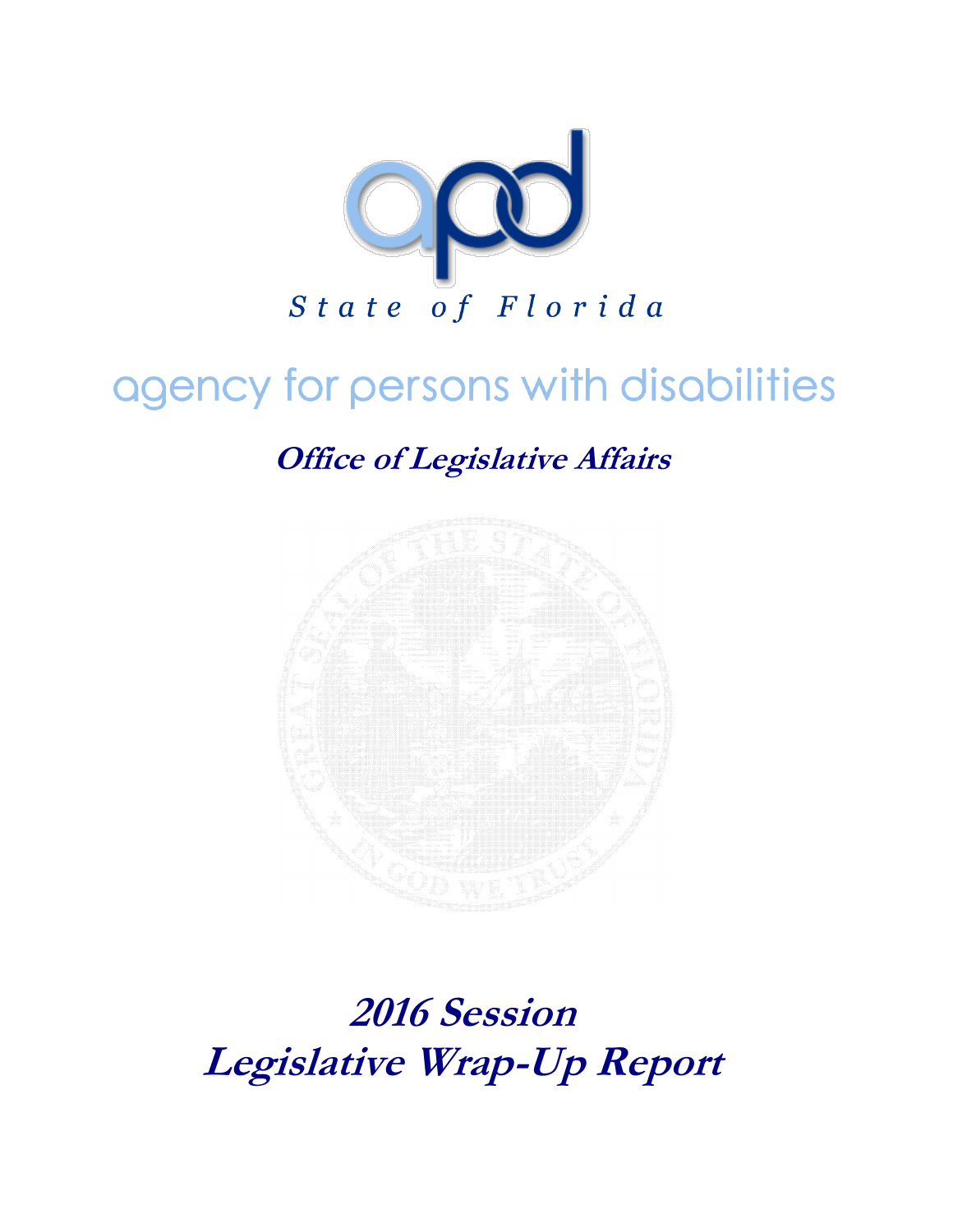# **Table of Contents**

<span id="page-1-0"></span>11999999 **The following bills were passed by the Legislature and will be sent to the Governor for his action. All information is as of April 12, 2016. To view narrative, click on the bill number.** Ř, *RECEIVE* 

## *Substantive Bills*

**SUBJECT PAGE**

|                   | A. SB 0012 Mental Health and Substance Abuse                            | 4              |
|-------------------|-------------------------------------------------------------------------|----------------|
|                   | <b>B. HB 0127 Continuing Care Facilities</b>                            | 4              |
| <b>C. SB 0158</b> | <b>Identification Cards and Driver Licenses</b>                         | 4              |
|                   | D. <b>SB 0202</b> Florida Association of Centers for Independent Living | 5              |
|                   | E. HB 0221 Out of Network Health Insurance Coverage                     | 5              |
| F. SB 0230        | <b>Missing Persons with Special Needs</b>                               | 6              |
| G. HB 0232        | Guardianship                                                            | 6              |
|                   | H. HB 0241 Children and Youth Cabinet                                   | 6              |
|                   | <b>HB 0387</b> Offenses Evidencing Prejudice                            | $\overline{7}$ |
| <b>J. HB 0423</b> | <b>Access to Health Care Services</b>                                   | 7              |
| K. HB 0439        | <b>Mental Health Services in the Criminal Justice System</b>            |                |
|                   | L. HB 0545 Human trafficking                                            | 8              |
|                   | M. SB 0628 Fees for Records                                             | 8              |
|                   | N. SB 0672 Educational Options                                          | 8              |
|                   | O. HB 0769 Mental Health Treatment                                      | 9              |
|                   | P. <b>HB 0837</b> Education Programs for Individuals with Disabilities  | 9              |
|                   | Q. SB 0936 Persons with Disabilities                                    | 10             |
|                   | R. SB 1038 Florida Statutes                                             | 10             |
|                   | S. HB 1083 Agency for Persons with Disabilities                         | 10             |
|                   | T. HB 7003 Individuals with Disabilities                                | 11             |
|                   | U. HB 7019 Education Access and Affordability                           | 11             |
| <b>V. HB 7053</b> | <b>Early Childhood Development</b>                                      | 11             |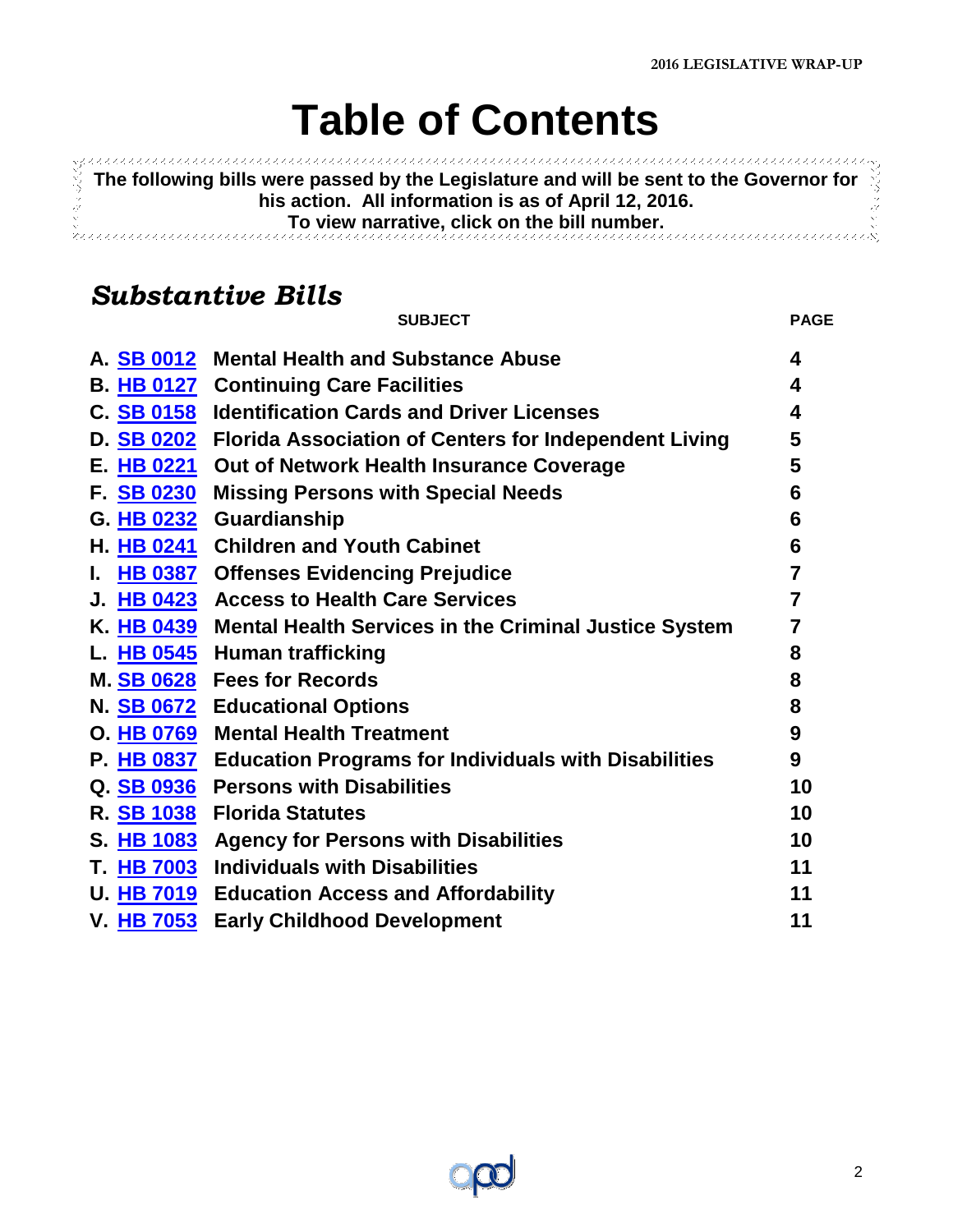## *Appropriations Bill*

|                   | <b>SUBJECT</b>                                        | <b>PAGE</b> |
|-------------------|-------------------------------------------------------|-------------|
|                   | A. HB 5001 2016-2017 General Appropriations Act       | 13          |
| <b>B. HB 5003</b> | Implementing the 2016-2017 General Appropriations Act | 13          |

## *Administrative Bills*

| <b>SUBJECT</b>                                                         | <b>PAGE</b> |
|------------------------------------------------------------------------|-------------|
| A. HB 0183 Administrative Procedures                                   | 17          |
| <b>B. HB 0273 Public Records/Public Agency Contract for Services</b>   | 17          |
| C. HB 5101 Health Care Services                                        | 17          |
| D. SB 0624 Public Records/State Agency Information Technology Security | 17          |
| <b>Programs</b>                                                        |             |
| SB 0752 Public Records/Agency Inspector General Personnel              | 17          |
| <b>SB 7028 State Board of Administration</b>                           | 18          |
|                                                                        |             |

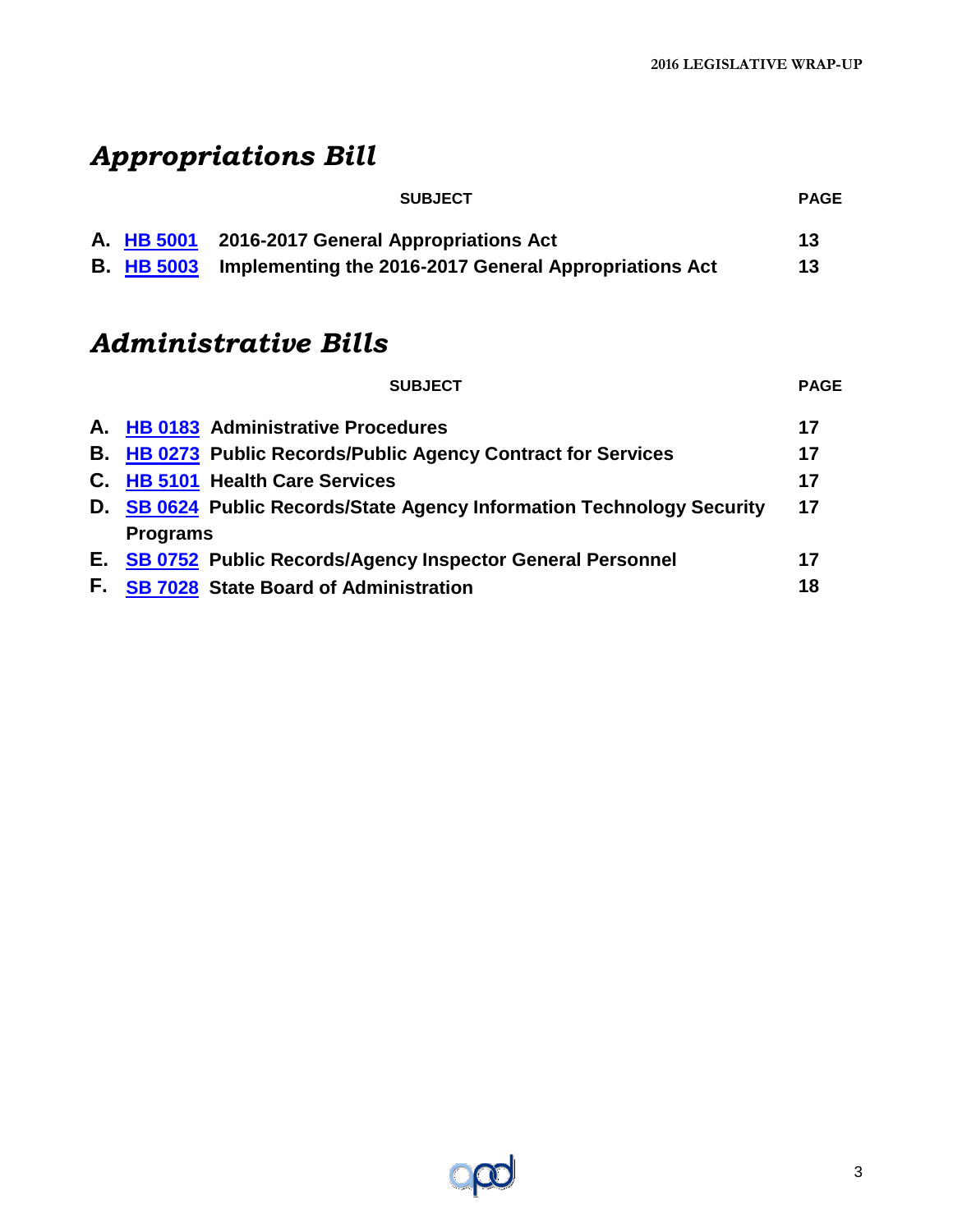.<br>מסדעות המסדעות המסדעות במסדעות במסדעות במסדעות במסדעות במסדעות במסדעות במסדעות במסדעות במסדעות במסדעות במסדעות

## *SUBSTANTIVE BILLS*

## *The following is an overview of substantive bills of interest to the Agency for Persons with Disabilities passed by the Florida Legislature during the 2016 Regular Legislative Session.*

### <span id="page-3-0"></span>**Click on the bill number to view bill language**

## **[SB 0012](http://www.flsenate.gov/Session/Bill/2016/0012/BillText/er/PDF) – Mental Health and Substance Abuse Pending Approval by the Governor**

The bill amends statutory language by:

- Including services provided to treatment-based mental health programs within case management funded from state revenues as an element of the state courts system
- Requiring assessment findings to be provided to the plan that is financially responsible for a child's care in residential treatment under certain circumstances
- Specifying certain persons who are prohibited from being appointed as a person's guardian advocate
- Authorizing county or circuit courts to enter ex parte orders for involuntary examinations
- Requiring the Department of Children and Families to create a workgroup on the use of advance directives for substance use disorders, etc.

<span id="page-3-1"></span>

**Effective Date: July 1, 2016**

[Return to table of contents](#page-1-0)

## **[HB 0127](http://www.flsenate.gov/Session/Bill/2016/0127/BillText/er/PDF) – Continuing Care Facilities [Ch. 2016-17](http://laws.flrules.org/2016/17) Laws of Florida Approved by the Governor on March 8, 2016**

The bill amends statutory language by:

 Provides financial requirements for certain nursing homes to be designated as Gold Seal Program

**Effective Date: March 8, 2016**

[Return to table of contents](#page-1-0)

## <span id="page-3-2"></span>**[SB 0158](http://www.flsenate.gov/Session/Bill/2016/0158/BillText/er/PDF) – Identification Cards and Driver Licenses [Ch. 2016-4](http://laws.flrules.org/2016/4) Laws of Florida Approved by the Governor on February 24, 2016**

The bill amends statutory language by:

• Providing for a person's status as a lifetime freshwater fishing, saltwater fishing, hunting, or sportsman licensee, or boater safety identification cardholder, to be

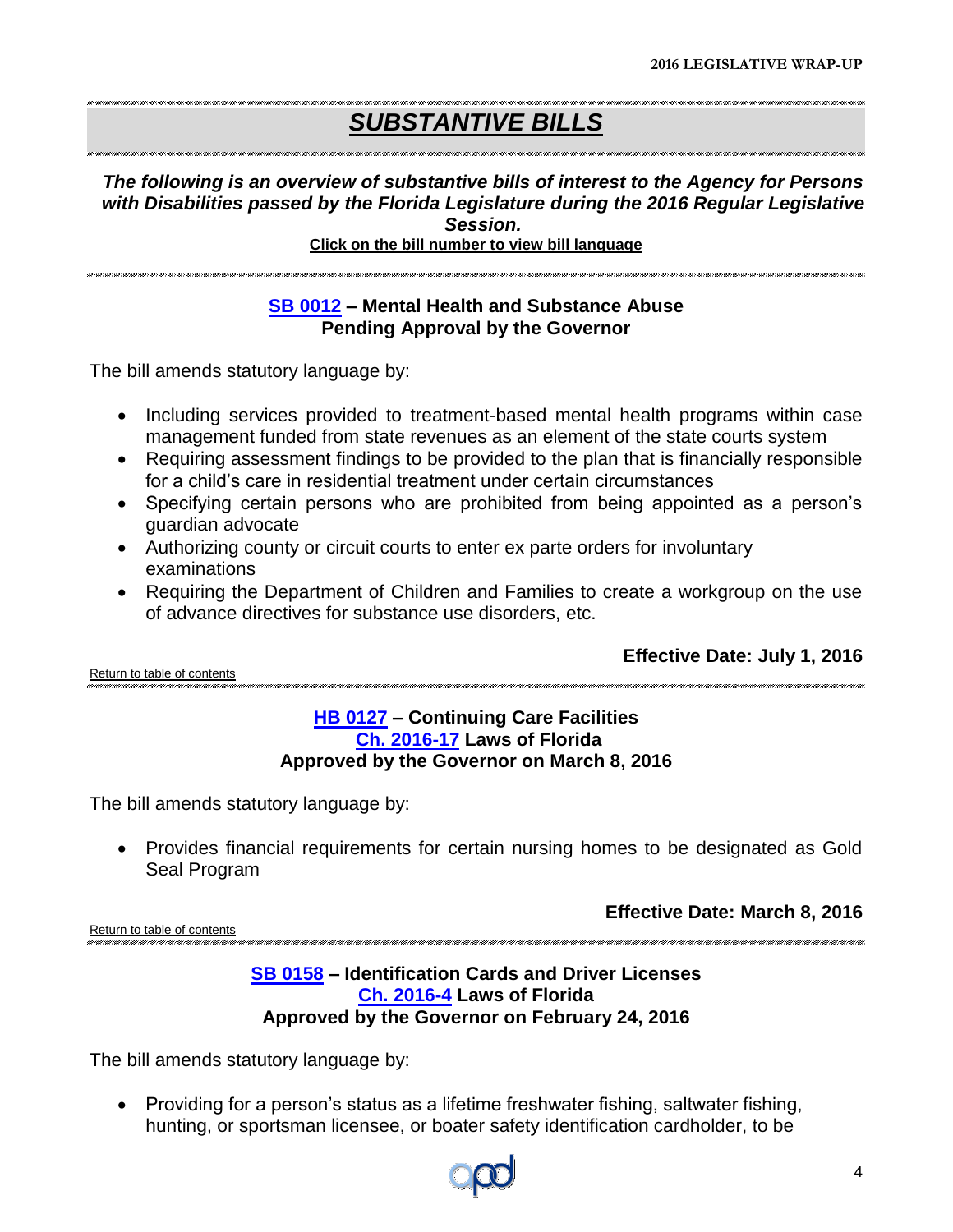indicated on his or her identification card or driver license upon payment of an additional fee and presentation of the person's lifetime freshwater fishing, saltwater fishing, hunting, or sportsman's license, or boater safety identification card

Providing a waiver of the replacement fee in certain circumstances, etc.

[Return to table of contents](#page-1-0)

**Effective Date: July 1, 2016**

## <span id="page-4-0"></span>**[SB 0202](http://www.flsenate.gov/Session/Bill/2016/0202/BillText/er/PDF) – Florida Association of Centers for Independent Living [Ch. 2016-30](http://laws.flrules.org/2016/30) Laws of Florida Approved by the Governor on March 9, 2016**

The bill amends statutory language by:

- Requiring that a specified agreement be maintained between the Florida Endowment Foundation for Vocational Rehabilitation and the Florida Association of Centers for Independent Living
- Requiring the program to provide additional support and services
- Requiring the program to reimburse the Florida Association of Centers for Independent Living for certain costs approved by the center's board of directors, taking into consideration certain recommendations
- Revising the maximum amount of specified funds for each state attorney which may be used to administer the personal attendant and employment assistance program and to contract with the state attorneys participating in the tax collection enforcement diversion program, etc.

**Effective Date: July 1, 2016**

[Return to table of contents](#page-1-0)

## **[HB 0221](http://www.flsenate.gov/Session/Bill/2016/0221/BillText/er/PDF) – Out-of-Network Health Insurance Coverage Pending approval by the Governor**

- Requiring hospitals, ambulatory surgical centers, specialty hospitals, and urgent care centers to comply with certain provisions as a condition of licensure
- Requiring a hospital to post on its website certain information regarding its contracts with health insurers, health maintenance organizations, and health care practitioners and medical practice groups and specified notice to patients and prospective patients
- Requiring the Agency for Health Care Administration to include in its rules additional requirements relating to a resolution organization's process in considering certain claim disputes
- Specifying an additional unfair method of competition and unfair or deceptive act or practice, etc.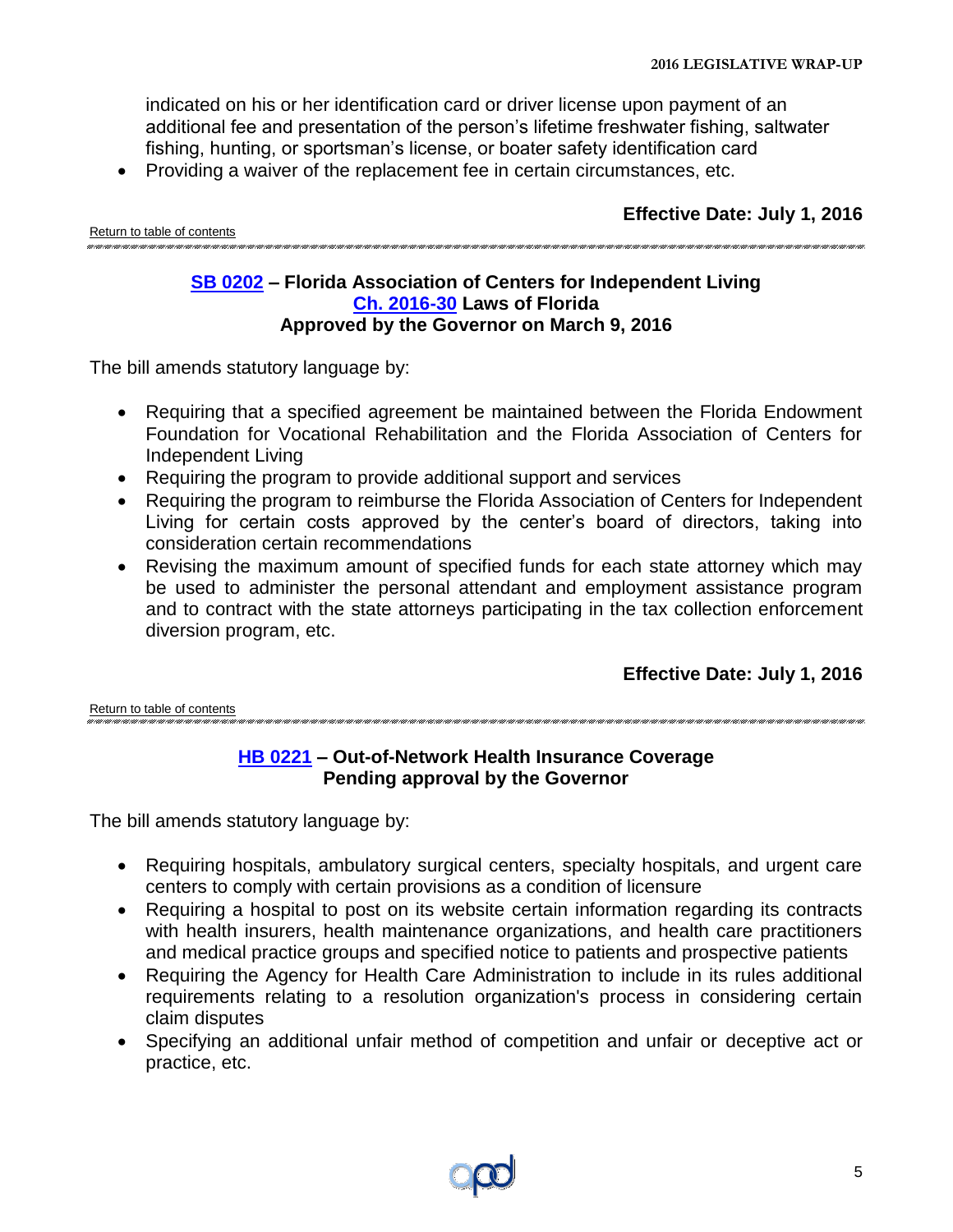**Effective Date: July 1, 2016**

[Return to table of contents](#page-1-0)

## <span id="page-5-1"></span>**[SB 0230](http://www.flsenate.gov/Session/Bill/2016/0230/BillText/er/PDF) – Missing Persons with Special Needs Ch. [2016-186](http://laws.flrules.org/2016/186) Laws of Florida Approved by the Governor on April 6, 2016**

The bill amends statutory language by:

- Creating pilot projects in specified counties to provide personal devices to aid searchand-rescue efforts for persons with special needs, etc.
- APPROPRIATION: \$200,000.00

<span id="page-5-0"></span>**Effective Date: July 1, 2016**

[Return to table of contents](#page-1-0)

## **[SB 0232](http://www.flsenate.gov/Session/Bill/2016/0232/BillText/er/PDF) – Guardianship [Ch. 2016-40](http://laws.flrules.org/2016/40) Laws of Florida Approved by the Governor on March 10, 2016**

The bill amends statutory language by:

- Renaming the Statewide Public Guardianship Office to the Office of Public and Professional Guardians
- Revising the duties and responsibilities of the executive director for the Office of Public and Professional Guardians
- Providing that a guardian has standing to seek judicial review pursuant to specified provisions if his or her registration is denied, etc.
- APPROPRIATION: \$821,670.00.

**Effective Date: March 10, 2016**

[Return to table of contents](#page-1-0) and contents and content and content and content and content and content and content and content and content and content and content and content and content and content and content and content a

## <span id="page-5-2"></span>**[HB 0241](http://www.flsenate.gov/Session/Bill/2016/0241/BillText/er/PDF) – Children and Youth Cabinet [Ch. 2016-19](http://laws.flrules.org/2016/19) Laws of Florida Approved by the Governor on March 8, 2016**

The bill amends statutory language by:

Revises membership of Children & Youth Cabinet

[Return to table of contents](#page-1-0)

**Effective Date: July 1, 2016**

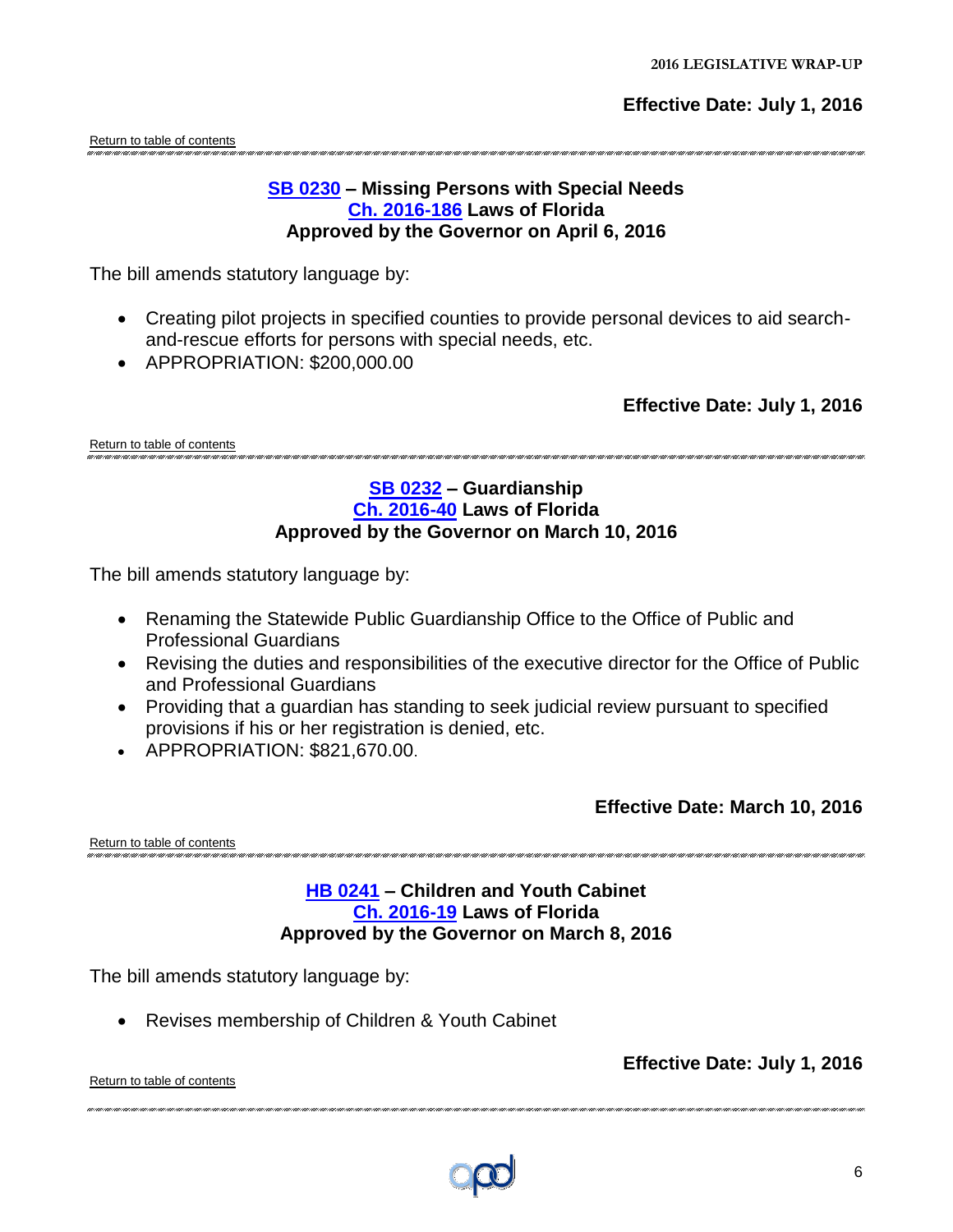## <span id="page-6-0"></span>**[HB 0387](http://www.flsenate.gov/Session/Bill/2016/0387/BillText/er/PDF) – Offenses Evidencing Prejudice [Ch. 2016-81](http://laws.flrules.org/2016/81) Laws of Florida Approved by the Governor on March 24, 2016**

The bill amends statutory language by:

 Designates act "Carl's Law"; removes provisions relating to reclassification of offenses committed while evidencing prejudice based on mental or physical disability of victim from provisions relating to offenses evidencing prejudice generally & reenacts them in separate statute section

**Effective Date: October 1, 2016** [Return to table](#page-1-0) of contents .<br>In the control of the control of the late of the control of the control of the control of the control of the control of the control of the control of the control of the control of the control of the control of the contro

## <span id="page-6-1"></span>**[HB 0423](http://www.flsenate.gov/Session/Bill/2016/0423/BillText/er/PDF) – Access to Health Care Services Pending approval by the Governor**

The bill amends statutory language by:

- Expanding the categories of persons who may prescribe brand name drugs under the prescription drug program when medically necessary
- Requiring a certain percentage of surgical assistants and surgical technologists employed or contracting with a hospital to be certified
- Requiring advanced registered nurse practitioners and physician assistants who prescribe controlled substances for the treatment of certain pain to make a certain designation, comply with registration requirements, and follow specified standards of practice
- Designates "The Barbara Lumpkin Prescribing Act", etc.

## **Effective Date: Upon Becoming A Law**

[Return to table of contents](#page-1-0) and contents and content and content and content and content and content and content and content and content and content and content and content

## <span id="page-6-2"></span>**[HB 0439](http://www.flsenate.gov/Session/Bill/2016/0439/BillText/er/PDF) – Regulation of Health Care Facilities and Services [Ch. 2016-127](http://laws.flrules.org/2016/127) Laws of Florida Approved by the Governor on March 25, 2016**

The bill amends statutory language by:

- Expanding eligibility for military veterans and servicemembers court programs
- Authorizing the creation of treatment-based mental health court programs
- Creating the Forensic Hospital Diversion Pilot Program
- Authorizing courts to order certain offenders on probation or community control to postadjudicatory mental health court programs, etc.

[Return to table of contents](#page-1-0) 

**Effective Date: July 1, 2016**

**[HB 0545](http://www.flsenate.gov/Session/Bill/2016/0545/BillText/er/PDF) – Human Trafficking [Ch. 2016-24](http://laws.flrules.org/2016/24) Laws of Florida Approved by the Governor on March 8, 2016**

<span id="page-6-3"></span>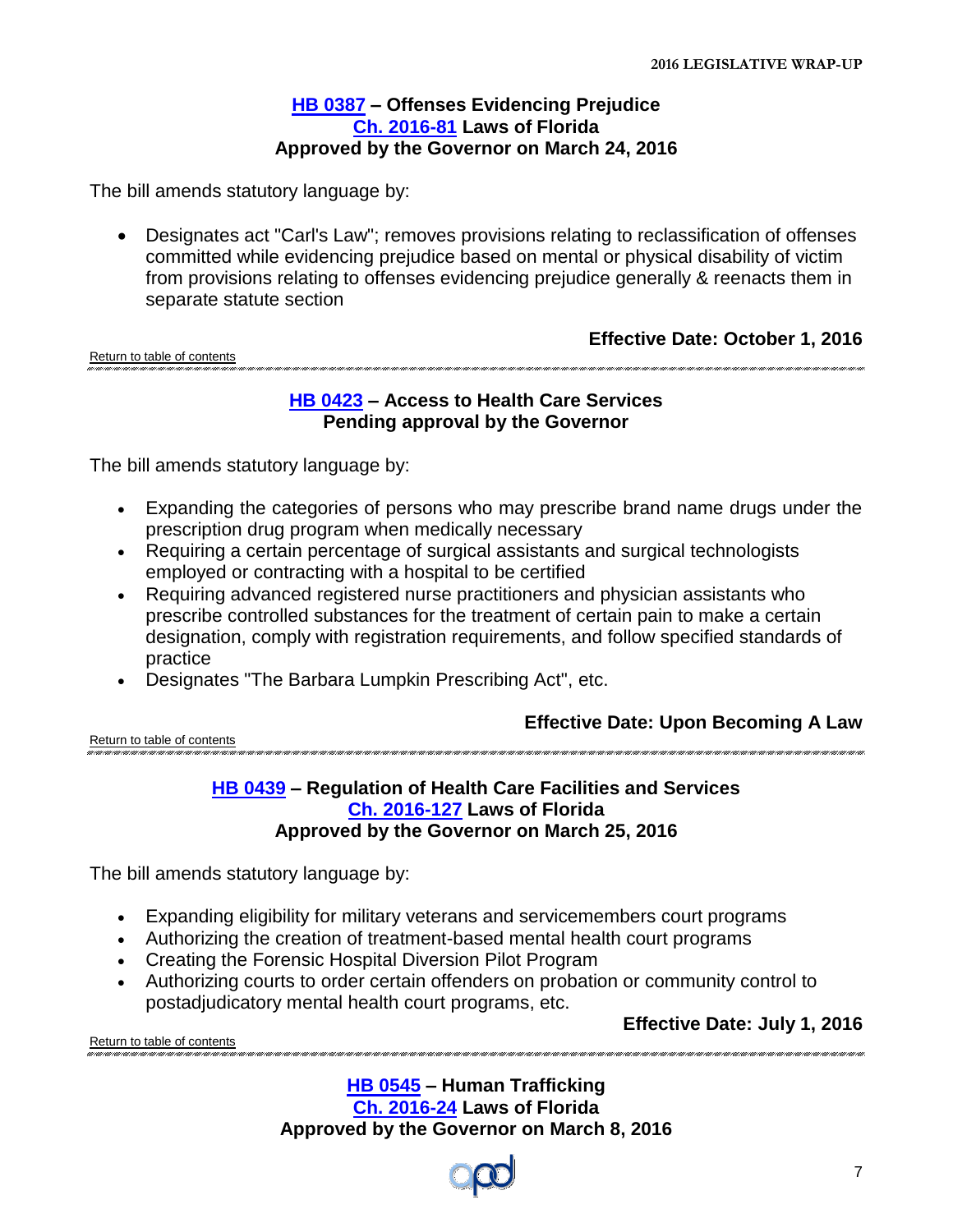The bill amends statutory language by:

- Includes human trafficking as predicate offense for felony murder; prohibits permanently branding, or directing permanent branding, of victim of human trafficking
- Requires DOH to suspend license of massage therapist or massage establishment for specified violations in conjunction with establishment
- Provides that licensed massage therapist may not receive new or renewal license if applicant is convicted of certain prostitution offenses in conjunction with massage establishment
- Provides that licensed massage establishment may not receive new or renewal license if specified persons connected with establishment are convicted of certain prostitution offenses in conjunction with establishment
- Provides that minors may not be charged with specified prostitution offenses
- Requires person convicted of specified racketeering offenses to register as sexual predator or sexual offender

• Reenacts various provisions

<span id="page-7-0"></span>**Effective Date: October 1, 2016**

[Return to table of contents](#page-1-0)

## **[SB 0628](http://www.flsenate.gov/Session/Bill/2016/0628/BillText/er/PDF) – Fees for Records [Ch. 2016-162](http://laws.flrules.org/2016/162) Laws of Florida Approved by the Governor on March 30, 2016**

The bill amends statutory language by:

 Adding the Agency for Persons with Disabilities to the list of specified state entities and vendors that pay a reduced fee per record for criminal history information for each name submitted, etc.

**Effective Date: July 1, 2016**

[Return to table of contents](#page-1-0)

<span id="page-7-1"></span>

## **[SB 0672](http://www.flsenate.gov/Session/Bill/2016/0672/BillText/er/PDF) – Educational Options [Ch. 2016-2](http://laws.flrules.org/2016/2) Laws of Florida Approved by the Governor on January 21, 2016**

- Creating the "Florida Postsecondary Comprehensive Transition Program Act
- Establishing student eligibility requirements for enrollment in the program
- Establishing the Florida Center for Students with Unique Abilities
- Establishing a Florida Postsecondary Comprehensive Transition Program Scholarship for certain qualified students
- Authorizing certain school districts and charter schools to be eligible to receive incentive payments for implementing a standard student attire policy that meets certain criteria

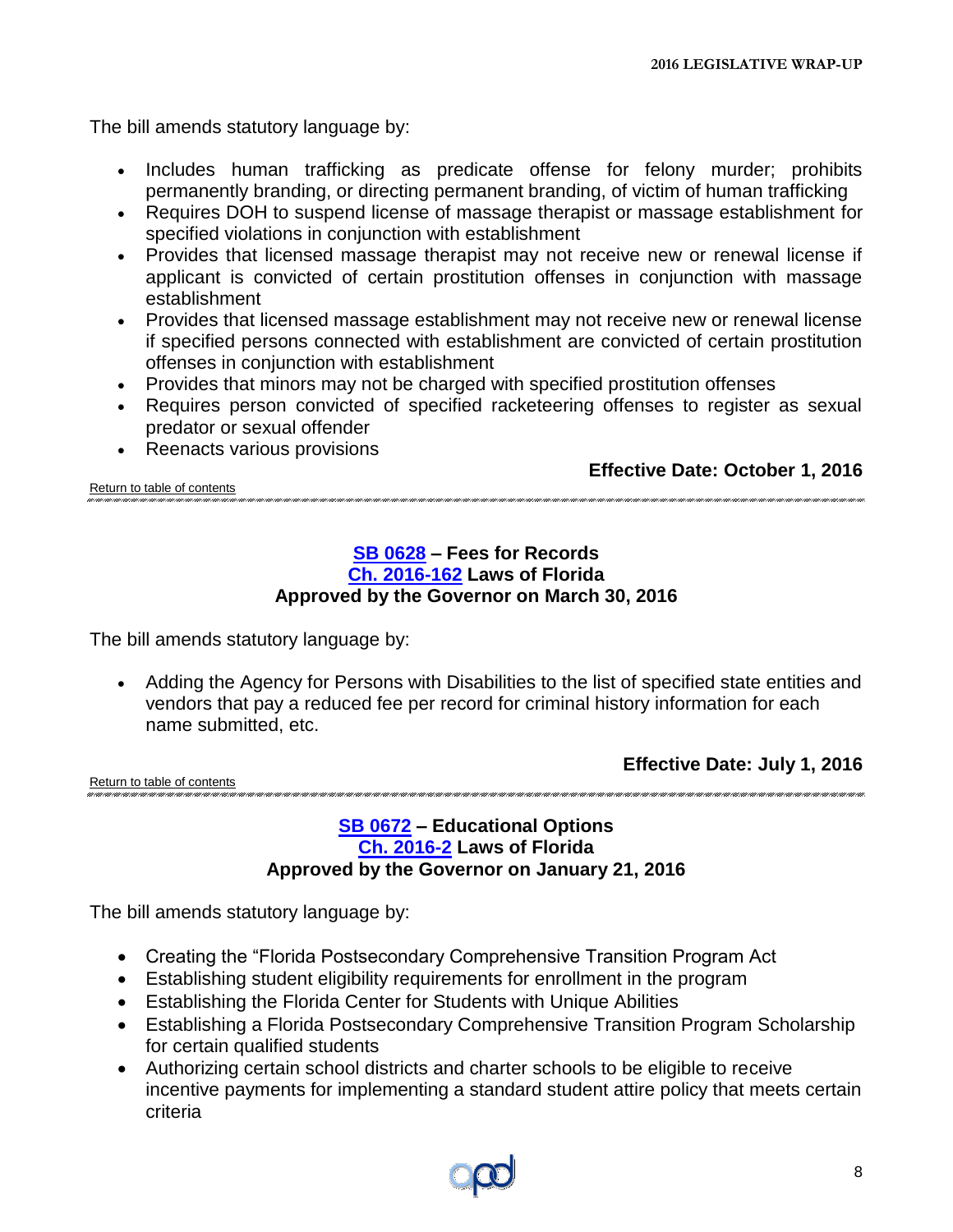- Changing the name of the "Florida Personal Learning Scholarship Account Program" to the "Gardiner Scholarship Program", etc.
- APPROPRIATION: \$95,336,000.00

**Effective Date: July 1, 2016**

[Return to table of contents](#page-1-0)

<span id="page-8-0"></span>

## **[HB 0769](http://www.flsenate.gov/Session/Bill/2016/0769/BillText/er/PDF) – Mental Health Treatment [Ch. 2016-135](http://laws.flrules.org/2016/135) Laws of Florida Approved by the Governor on March 25, 2016**

The bill amends statutory language by:

- Provides for continuation of psychotropic medication by forensic & civil facilities for individuals receiving such medication before admission
- Provides timeframes within which competency & commitment hearings must be held
- Revises time for dismissal of certain charges for defendants who remain incompetent to proceed to trial
- Provides exceptions
- Provides timeframe within which commitment hearings must be held
- Requires that defendant be transported for such hearing

**Effective Date: July 1, 2016**

[Return to table of contents](#page-1-0)

<span id="page-8-1"></span>

### **[HB 0837](http://www.flsenate.gov/Session/Bill/2016/0837/BillText/er/PDF) – Education Programs for Individuals with Disabilities [Ch. 2016-137](http://laws.flrules.org/2016/137) Laws of Florida Approved by the Governor on March 25, 2016**

The bill amends statutory language by:

- Exempting a foster child from specified eligibility provisions
- Providing that a student enrolled in a transition-to-work program is eligible for a John M. McKay Scholarship
- Creating a transition-to-work program for specific students enrolled in the John M. McKay Scholarships for Students with Disabilities Program
- Exempting a John M. McKay Scholarship award from a specified funding calculation, etc.

**Effective Date: July 1, 2016**

[Return to table of contents](#page-1-0)

<span id="page-8-2"></span>**[SB 0936](http://www.flsenate.gov/Session/Bill/2016/0936/BillText/er/PDF) – Persons with Disabilities [Ch. 2016-175](http://laws.flrules.org/2016/175) Laws of Florida Approved by the Governor on April 1, 2016**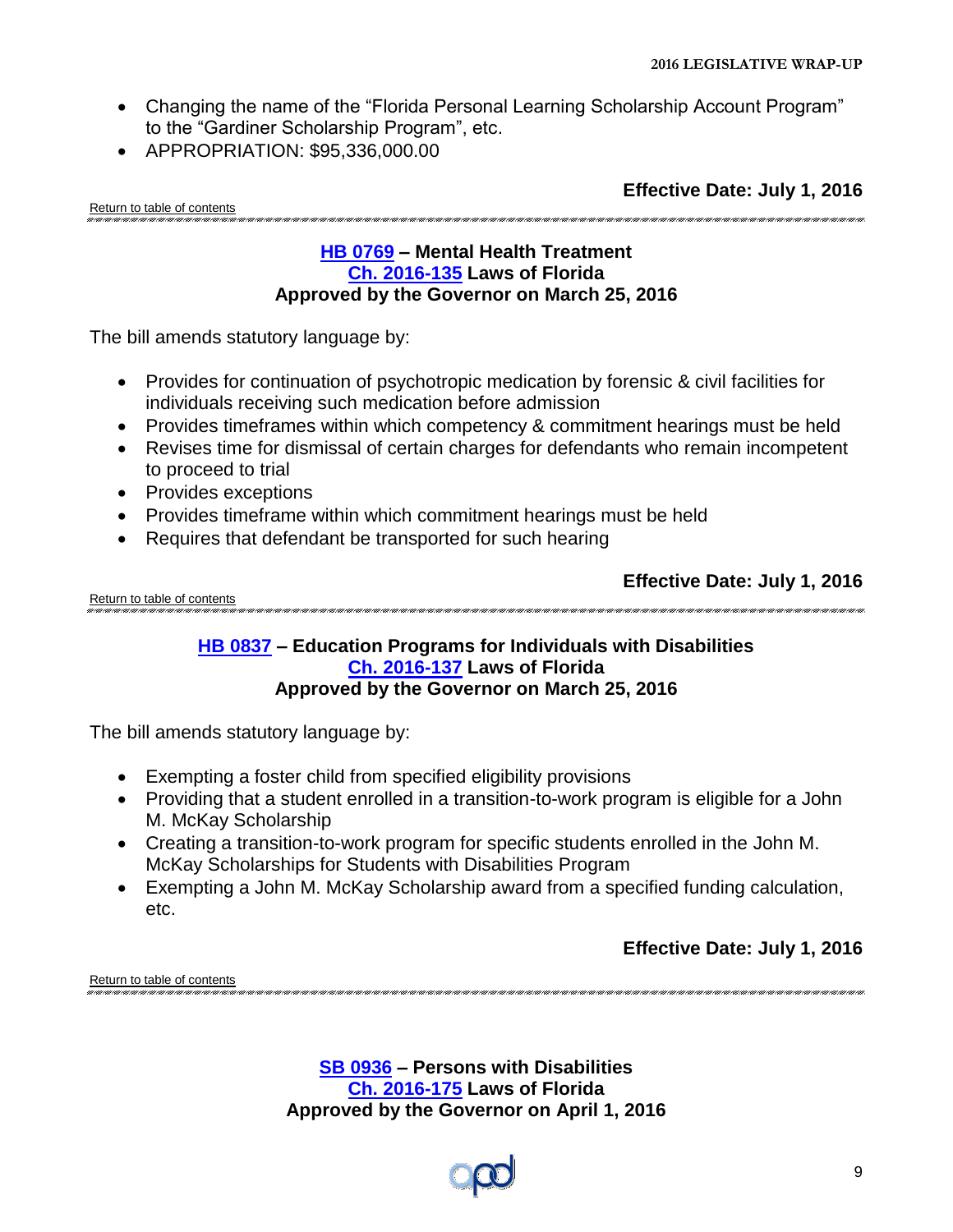The bill amends statutory language by:

- Citing this act as the "The Wes Kleinert Fair Interview Act"
- Requiring the Department of Highway Safety and Motor Vehicles to issue an identification card exhibiting a special designation for a person who has a developmental disability under certain circumstances
- Requiring a law enforcement officer, correctional officer, or another public safety official to make a good faith effort, upon the request of a parent, a guardian, or the individual, to ensure that specified professionals are present at all interviews of an individual diagnosed with autism or an autism spectrum disorder, etc.

### **Effective Date: July 1, 2016** [Return to table](#page-1-0) of contents

## <span id="page-9-0"></span>**[SB 1038](http://www.flsenate.gov/Session/Bill/2016/1038/BillText/er/PDF) - Florida Statutes [Ch. 2016-10](http://laws.flrules.org/2016/10) Laws of Florida Approved by the Governor on February 24, 2016**

The bill amends statutory language by:

- Reenacting, amending, and repealing provisions that have expired, have become obsolete, have had their effect, have served their purpose, or have been impliedly repealed or superseded
- Correcting grammatical, typographical, and like errors, etc.

## **Effective Date: July 1, 2016**

**Effective Date: July 1, 2016**

[Return to table of contents](#page-1-0)

## <span id="page-9-1"></span>**[HB 1083](http://www.flsenate.gov/Session/Bill/2016/1083/BillText/er/PDF) – Agency for Persons with Disabilities [Ch. 2016-140](http://laws.flrules.org/2016/140) Laws of Florida Approved by Governor on March 25, 2016**

- Repealing provisions relating to a program for the prevention and treatment of severe self-injurious behavior
- Providing for the assignment of priority to clients waiting for waiver services
- Adding client needs that qualify as extraordinary needs, which may result in the approval of an increase in a client's allocated funds
- Providing qualification requirements for the supervisor of the clinical director of a specified licensee, etc.
- APPROPRIATION: \$623,200.00

| $\frac{1}{2}$               |  |
|-----------------------------|--|
| Return to table of contents |  |
|                             |  |

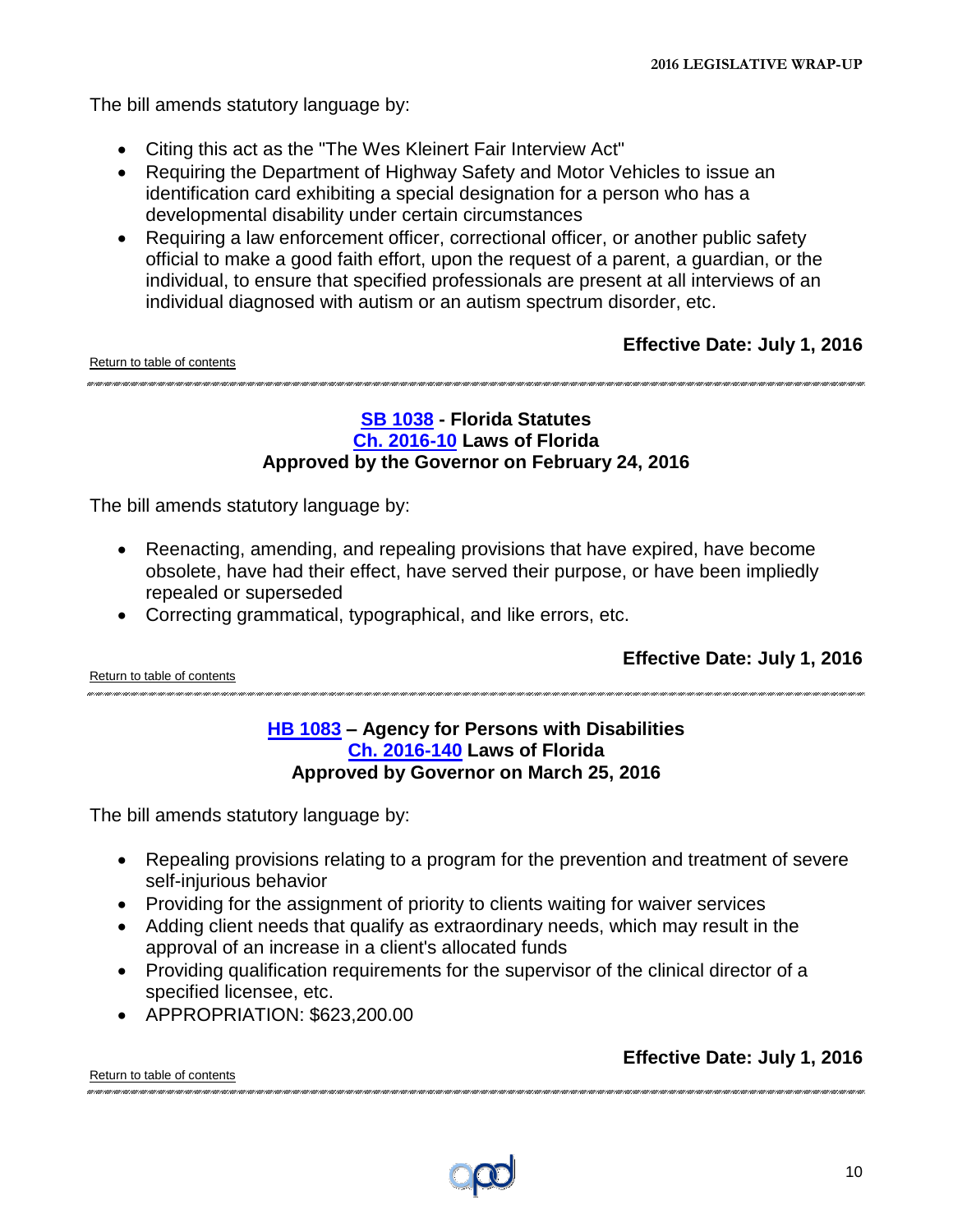## <span id="page-10-0"></span>**[HB 7003](http://www.flsenate.gov/Session/Bill/2016/7003/BillText/er/PDF) – Individuals with Disabilities [Ch. 2016-3](http://laws.flrules.org/2016/3) Laws of Florida Approved by the Governor on January 21, 2016**

The bill amends statutory language by:

- Establishes Financial Literacy Program for Individuals with Developmental Disabilities within DFS
- Requires department to develop & implement program in consultation with specified stakeholders
- Requires qualified public depository to participate in Financial Literacy Program for Individuals with Developmental Disabilities
- Creates "Employment First Act"
- Requires specified state agencies & organizations to develop & implement interagency cooperative agreement
- Requires DEO, in consultation with other entities, to create Florida Unique Abilities Partner Program.
- APPROPRIATION: \$599,482.00

**Effective Date: July 1, 2016**

[Return to table of contents](#page-1-0)

## **HB [7019](http://www.flsenate.gov/Session/Bill/2016/7019/BillText/er/PDF) – Education Access and Affordability Pending approval by the Governor**

<span id="page-10-1"></span>

<span id="page-10-2"></span>.<br>באת השרכות השרכות רשוב שורכות בשרכות בשרכות בשרכות השרכות השרכות השרכות השרכות השרכות השרכות בשרכות בשרכות בשרכו

The bill amends statutory language by:

- Specifying that the costs of instructional materials are not included in tuition for certain online degree programs
- Requiring the Board of Governors and the State Board of Education to annually identify strategies to promote college affordability
- Revising provisions relating to textbook affordability to include instructional materials
- Requiring Florida College System institutions and state universities to provide a public notice relating to increases in tuition and fees, etc.

[Return to table of contents](#page-1-0)

**Effective Date: July 1, 2016**

## **[HB 7053](http://www.flsenate.gov/Session/Bill/2016/7053/BillText/er/PDF) – Early Childhood Development Pending approval by the Governor**

- Expands list of entities that have access to child abuse records for approving providers of school readiness services
- Requires school readiness program providers to provide DCF & local licensing agencies with access for inspection purposes
- Requires certain child care providers to submit affidavit of compliance with licensure requirements of ch. 402, F.S., & federal law

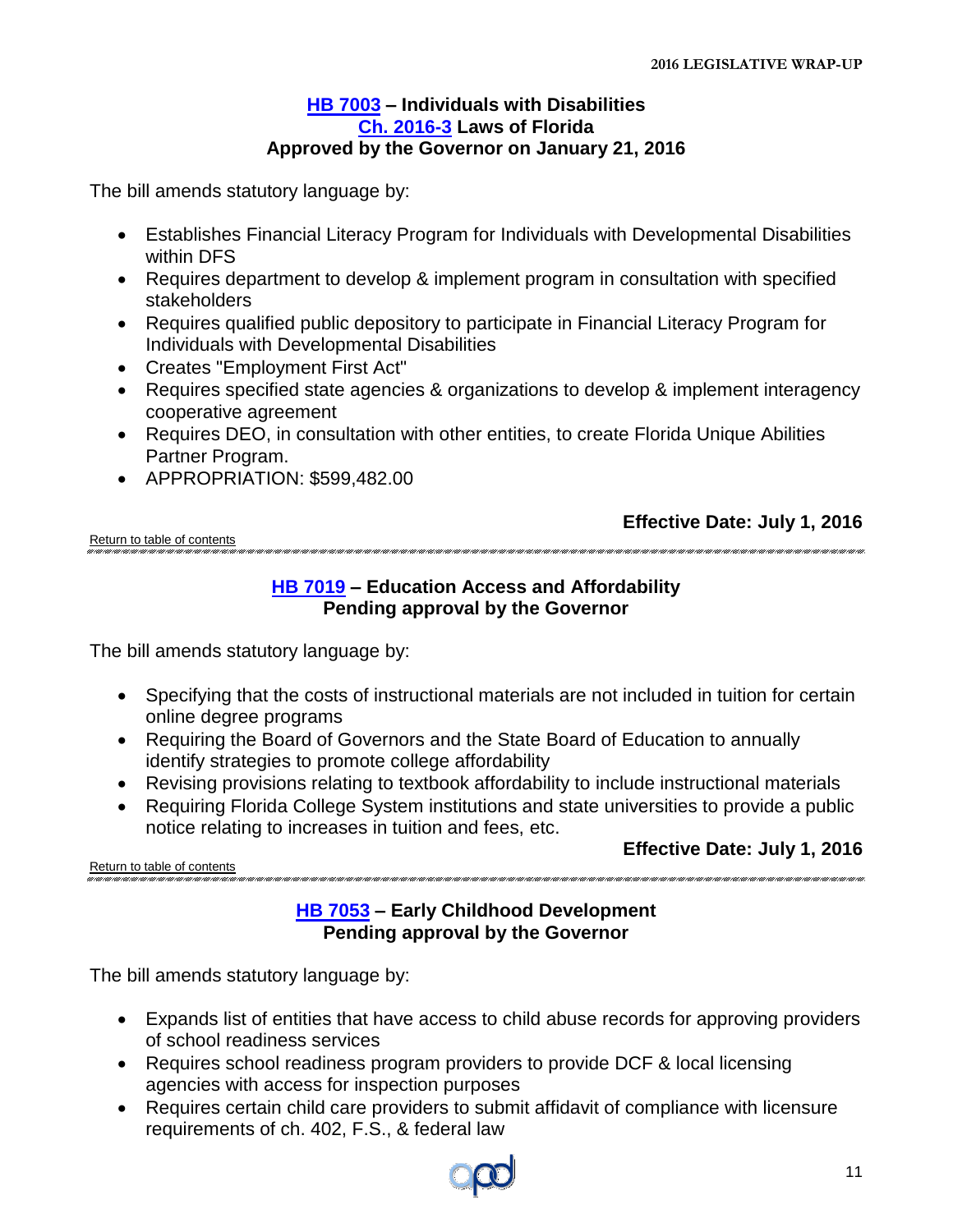- Provides criteria for exemption from disqualification for employment with school readiness program provider
- Revises duties of OEL
- Revises provisions relating to child & parent eligibility for school readiness programs

**Effective Date: July 1, 2016** [Return to table of contents](#page-1-0)

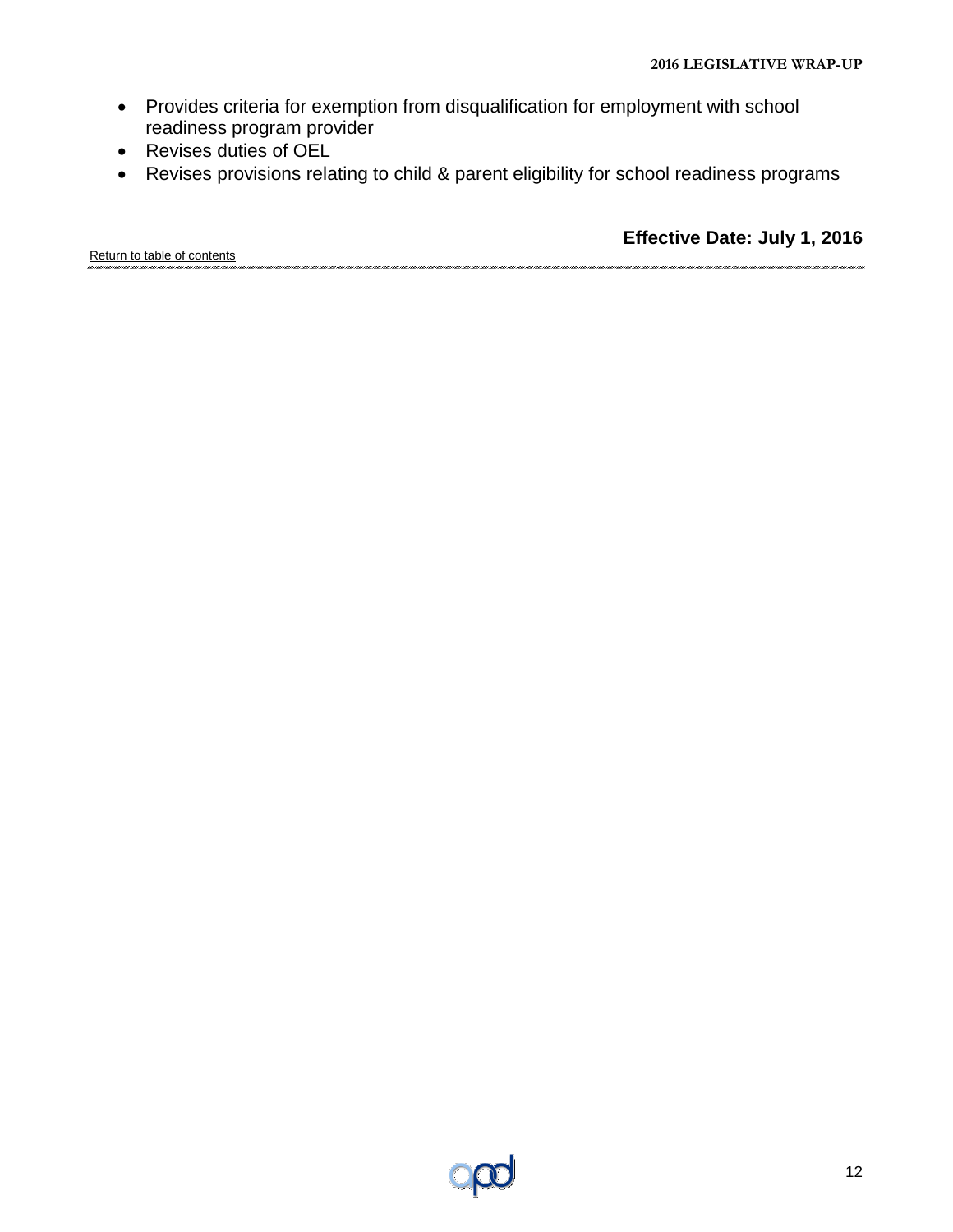## *APPROPRIATIONS UPDATE*

*The following is an overview of the budget for the Agency for Persons with Disabilities passed by the Florida Legislature during the 2016 Legislative Session.*

## <span id="page-12-0"></span>**[HB 5001](http://www.flsenate.gov/Session/Bill/2016/5001/BillText/er/PDF) – Appropriations [Ch. 2016-66](http://laws.flrules.org/2016/66) Laws of Florida**

## **Approved by the Governor on March 17, 2016 with Line Item Vetoes**

## **Major funding decisions:**

The funding for the Agency for Persons with Disabilities totals over \$1.3 billion.

- \$36.4 million to offer waiver enrollment to people with critical needs and individuals in Category 6 who live in the family home, are at least 30 years old, have been on the waiver waiting list for 10 years, and a high level of need. The money is expected to enroll more than 1,300 people into the Medicaid waiver.
- \$2.5 million to offer waiver enrollment to approximately 55 people with Phelan-McDermid syndrome.
- \$25 million for service provider rate increases for:
	- o Adult Day Training-1 to 3 staffing ratio rate increase
	- o Adult Day Training across the board rate increase
	- o Personal Supports across the board rate increase
	- o Residential Habilitation across the board rate increase
- \$37 million for a provider rate increase to assist with compliance with the U.S. Department of Labor Home Care Rule for 1 to 1 services for personal supports, life skills development 1 (companion), respite, and residential habilitation live-in. An additional \$9 million is included in the budget to begin the rate increase effective April 1, 2016.
- \$0.5 million to continue the Employment Enhancement Project (EEP) for a fourth year which provides internships and on-the-job training for individuals on the Medicaid waiver waiting list.
- \$0.575 million for Pre-Admission Screening and Resident Review and Utilization Review
- \$0.90 million for Centers for Medicare and Medicaid Rule Implementation
- \$2.6 million and 30.0 FTE for Questionnaire For Situational Information to Serve Clients on the Home and Community Based Waiver and the Waiting List

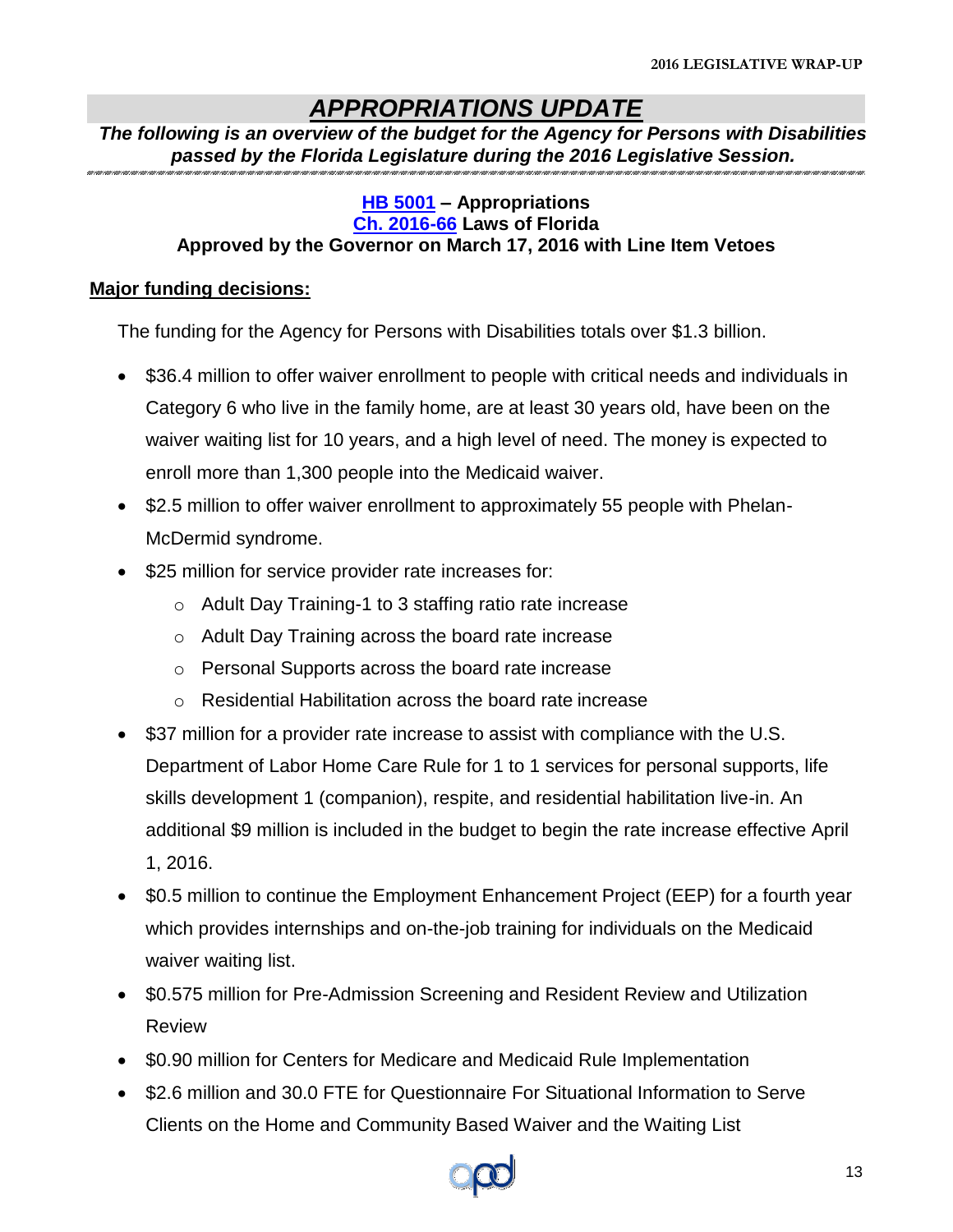- \$1.1 million for Supports for Behavior Analysis Services
- \$0.3 million for Information Technology Equipment, Computers, and Infrastructure
- \$0.4 million for Medicaid Waiver Rate Study
- \$1.3 million Fixed Capital Outlay for improvements to William J. Rish Recreational Park (Billy Joe Rish Park). Rish Park on Cape San Blas in Gulf County is a state park that was built and designed for people with disabilities.
- \$1.5 million Fixed Capital Outlay is provided for ADA accessibility modifications and critical repairs to state facilities
- \$2.2 million for the new client database software and the electronic visit verification project. This is the second year of implementation of the system.
- \$13.8 million and 184.0 FTE in reductions for unfunded budget and positions
- \$5.2 million for special projects:
	- o \$1 million in recurring funds for ARC of Florida for Dental Services to the Developmentally Disabled
	- o \$268,303 in nonrecurring funds for The ARC of Tampa Bay Foundation for Behavior Analysis Services
	- o \$50,000 in nonrecurring funds for the Angel's Reach Foundation, Inc.
	- o \$100,000 in nonrecurring funds for Expand Autism Assessment and Diagnosis Services – Easter Seals – Volusia and Flagler Counties
	- $\circ$  \$50,000 in nonrecurring funds for Easter Seals Brevard County
	- o \$150,000 in nonrecurring funds for Mactown Fitness and Wellness Services
	- o \$250,000 in nonrecurring funds for Hope Therapy, Incorporated
	- o \$1.2 million in nonrecurring funds for Our Pride Academy Child Care Training Program
	- o \$75,000 in nonrecurring funds for United Cerebral Palsy at Golden Glades
	- o \$316,060 in nonrecurring fuds for Operation Grow Seminole Count Work Opportunity Program
	- $\circ$  \$150,000 in nonrecurring funds for Area Stage Company (ASC) DD Theater Program For Children

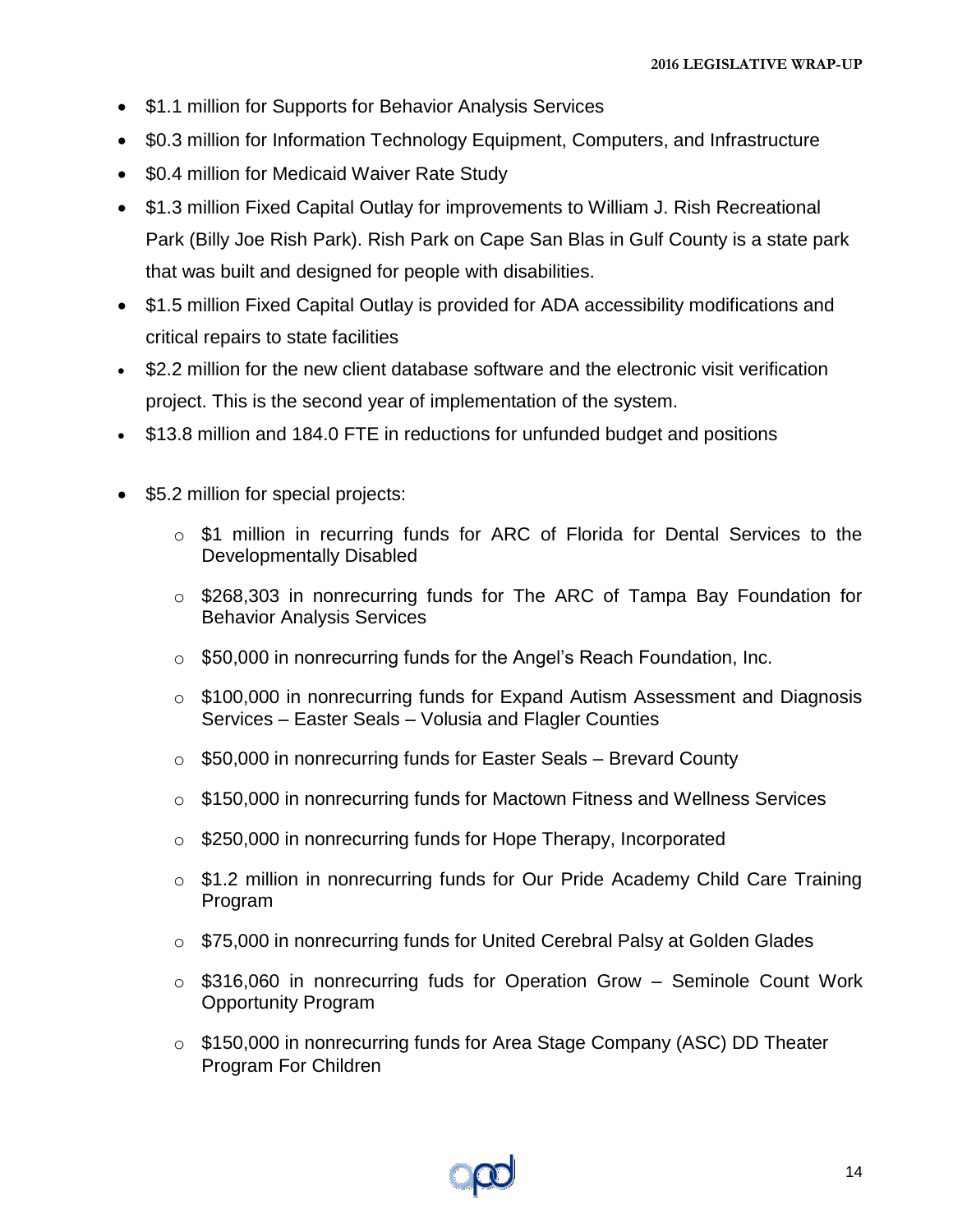- $\circ$  \$343,106 in nonrecurring funds for Brevard Achievement Center Employment **Services**
- $\circ$  \$1,000,000 in nonrecurring funds for the Loveland Center
- $\circ$  \$19,740 in nonrecurring funds for the ARC of Indian River County Employment Assistance in Agriculture
- o \$250,000 in nonrecurring funds for the ARC of Sunrise of Central Florida
- \$2.9 million for local Fixed Capital Outlay projects:
	- o \$500,000 for Devereux Florida for the Threshold Center for Autism
	- o \$1 million for Russell Home in Orlando
	- o \$750,000 for the ARC of Broward Culinary Program
	- o \$649,111 for Palm Beach Habilitation Center Facility
- The sum of \$6,369,667 from the General Revenue Fund provided to the Agency in Section 39 of chapter 2015-232, Laws of Florida, will revert and be appropriated in FY 2016-2017 in a Lump Sum category to be used for Medicaid Home and Community Based Waiver costs.

 The unexpended balance in Section 40 and Specific Appropriation 251 of chapter 2015-232, Laws of Florida, provided for the Home and Community Based Services waiver category will revert and be appropriated in FY 2016-17 in a Lump Sum category to be used for Medicaid Home and Community Based Waiver costs.

**Effective Date: Except as otherwise expressly provided in this act and except for this section, which shall take effect upon this act becoming a law, this act shall take effect July 1, 2016, or, if this act fails to become a law until after that date, it shall take effect upon becoming a law and operate retroactively to July 1, 2016**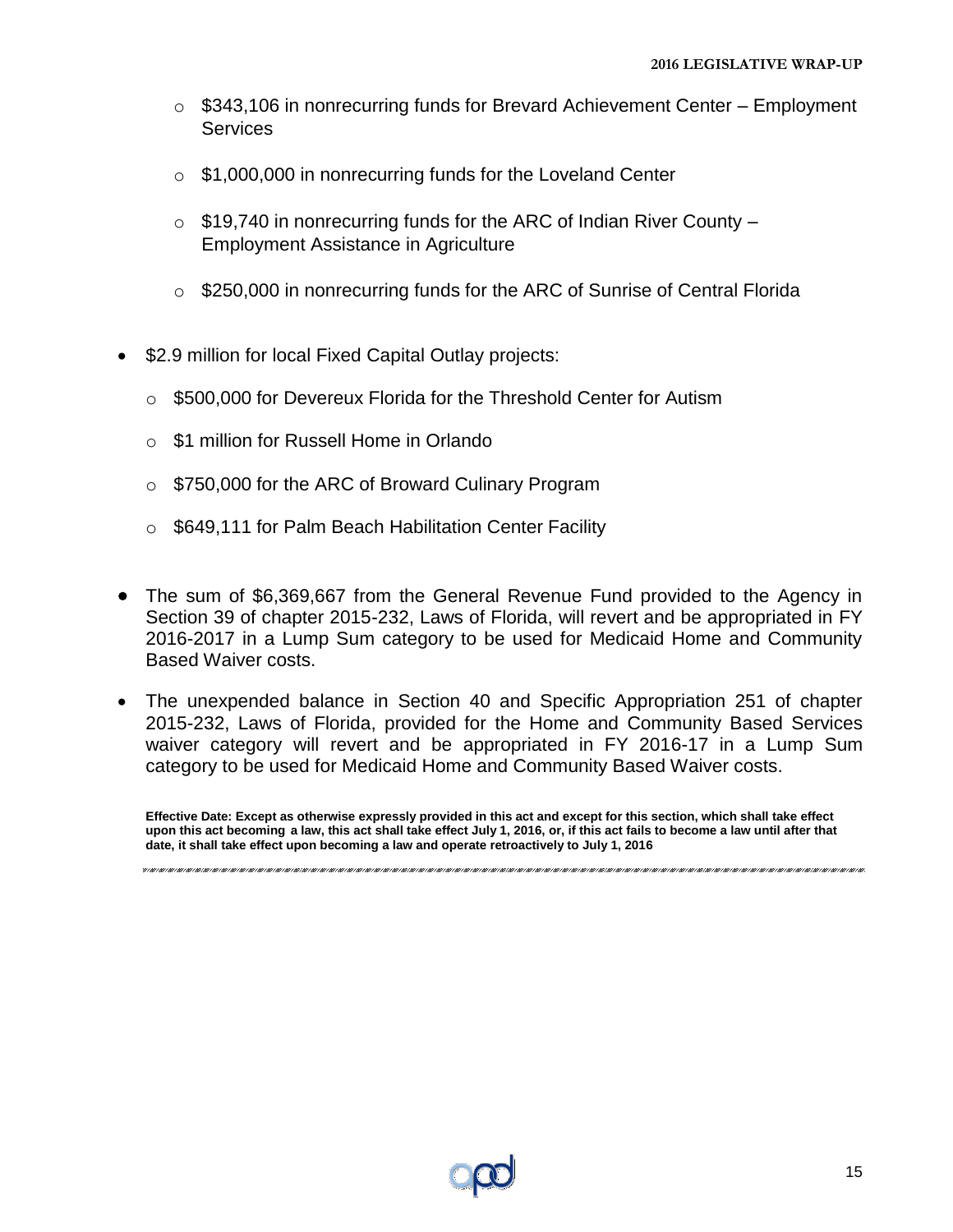|                      |                            |                                                     |            | FY 2015-2016     |            | FY 2016-2017     |
|----------------------|----------------------------|-----------------------------------------------------|------------|------------------|------------|------------------|
| <b>Budget_Entity</b> | <b>Budget Entity Title</b> | <b>Appropriation Category Title</b>                 | <b>FTE</b> | <b>ALL FUNDS</b> | <b>FTE</b> | <b>ALL FUNDS</b> |
| 67100100             | HOME & COMMUNITY SERVICES  | SALARIES AND BENEFITS                               | 395.00     | 21,440,396       | 404.00     | 22,368,253       |
|                      |                            | OTHER PERSONAL SERVICES                             |            | 4,063,955        |            | 5,100,189        |
|                      |                            | EXPENSES                                            |            | 2,947,151        |            | 3,001,069        |
|                      |                            | OPERATING CAPITAL OUTLAY                            |            | 35,394           |            | 9,060            |
|                      |                            | INDIV/FAMILY SUPPORT SVCS                           |            | 2,000,000        |            |                  |
|                      |                            | G/A-INDIVIDUAL & FAMILY                             |            | 13,686,771       |            | 13,186,771       |
|                      |                            | ROOM AND BOARD PAYMENTS                             |            | 2,839,201        |            | 2,839,201        |
|                      |                            | CONTRACTED SERVICES                                 |            | 250,181          |            | 1,038,727        |
|                      |                            | G/A-CONTRACTED SERVICES                             |            | 4,942,000        |            | 9,914,209        |
|                      |                            | HOME/COMM SERVICES WAIVER                           |            | 994,793,906      |            | 1,097,206,747    |
|                      |                            | RISK MANAGEMENT INSURANCE                           |            | 240,976          |            | 384,498          |
|                      |                            | TR/DMS/HR SVCS/STW CONTRACT                         |            | 144,073          |            | 157,475          |
|                      |                            | FCO - DEVEREUX FLORIDA THRESHOLD                    |            |                  |            |                  |
|                      |                            | CENTER FOR AUTISM                                   |            |                  |            | 500,000          |
|                      |                            | FCO-ARC OF BROWARD<br>FCO - PALM BEACH HABILITATION |            | 250,000          |            | 750,000          |
|                      |                            | CENTER                                              |            |                  |            | 649,111          |
|                      |                            | FCO - RUSSELL HOME                                  |            |                  |            | 1,000,000        |
| 67100100 Total       |                            |                                                     | 395.00     | 1,047,634,004    | 404.00     | 1,158,105,310    |
| 67100200             | PROGRAM MGT & COMPLIANCE   | SALARIES AND BENEFITS                               | 165.00     | 13,800,161       | 162.00     | 13,499,639       |
|                      |                            | OTHER PERSONAL SERVICES                             |            | 515,081          |            | 537,910          |
|                      |                            | <b>EXPENSES</b>                                     |            | 2,331,086        |            | 1,437,474        |
|                      |                            | OPERATING CAPITAL OUTLAY                            |            | 27,774           |            | 23,974           |
|                      |                            | TRANS TO DIV ADM HEARINGS                           |            | 149,627          |            | 80,683           |
|                      |                            | CONTRACTED SERVICES                                 |            | 607,751          |            | 1,289,231        |
|                      |                            | G/A-CONTRACTED SERVICES                             |            | 2,672,565        |            | 3,031,167        |
|                      |                            | G/A-CONTRACT PROF SERVICES                          |            | 3,874            |            | 6,248            |
|                      |                            | RISK MANAGEMENT INSURANCE                           |            | 214,140          |            | 182,334          |
|                      |                            | HOME & COMM SERV ADMIN                              |            | 7,273,186        |            | 7,212,679        |
|                      |                            | TR/DMS/HR SVCS/STW CONTRACT                         |            | 70,533           |            | 71,146           |
|                      |                            | CLIENT DATA MANAGEMENT SYS                          |            | 1,359,742        |            |                  |
|                      |                            | STATE DATA CENTER                                   |            | 278,838          |            | 350,490          |
|                      |                            | SOUTHWOOD SRC                                       |            |                  |            |                  |
|                      |                            | NORTHWOOD SRC (NSRC)                                |            |                  |            |                  |
| 67100200 Total       |                            |                                                     | 165.00     | 29,304,358       | 162.00     | 27,722,975       |
| 67100400             | DEV DISAB CENTERS CIVIL    | SALARIES AND BENEFITS                               | 1,797.00   | 78,733,281       | 1,637.00   | 71,641,462       |
|                      |                            | OTHER PERSONAL SERVICES                             |            | 1,649,205        |            | 1,488,448        |
|                      |                            | <b>EXPENSES</b>                                     |            | 5,572,364        |            | 5,020,139        |
|                      |                            | OPERATING CAPITAL OUTLAY                            |            | 164,176          |            | 123,123          |
|                      |                            | <b>FOOD PRODUCTS</b>                                |            | 2,087,619        |            | 1,898,927        |
|                      |                            | APD/FCO NEEDS/CEN MGD FACS                          |            | 1,600,000        |            | 2,805,485        |
|                      |                            | CONTRACTED SERVICES                                 |            | 1,509,848        |            | 1,380,096        |
|                      |                            | G/A-CONTRACT PROF SERVICES                          |            | 4,734,243        |            | 4,316,049        |
|                      |                            | PRESCRIBE MED/DRUG NON-MED                          |            | 338,721          |            | 338,721          |
|                      |                            | RISK MANAGEMENT INSURANCE                           |            | 4,673,044        |            | 4,176,214        |
|                      |                            | TR/DMS/HR SVCS/STW CONTRCT                          |            | 712,422          |            | 713,933          |
| 67100400 Total       |                            |                                                     | 1,797.00   | 101,774,923      | 1,637.00   | 93,902,597       |
| 67100500             | DEV DISAB CENTERS FORENSIC | SALARIES AND BENEFITS                               | 508.50     | 23,218,978       | 508.50     | 23,273,579       |
|                      |                            | OTHER PERSONAL SERVICES                             |            | 279,845          |            | 279,845          |
|                      |                            | EXPENSES                                            |            | 1,249,744        |            | 1,249,744        |
|                      |                            | OPERATING CAPITAL OUTLAY                            |            | 96,844           |            | 96,844           |
|                      |                            | <b>FOOD PRODUCTS</b>                                |            | 556,200          |            | 556,200          |
|                      |                            | CONTRACTED SERVICES                                 |            | 571,137          |            | 571,137          |
|                      |                            | G/A-CONTRACT PROF SERVICES                          |            | 350,122          |            | 350,122          |
|                      |                            | PRESCRIBE MED/DRUG NON-MED                          |            | 807,202          |            | 807,202          |
|                      |                            | RISK MANAGEMENT INSURANCE                           |            | 650,889          |            | 917,931          |
|                      |                            | SALARY INCENTIVE PAYMENTS                           |            | 18,751           |            | 18,751           |
|                      |                            | TR/DMS/HR SVCS/STW CONTRCT                          |            | 143,144          |            | 143,336          |
| 67100500 Total       |                            |                                                     | 508.50     | 27,942,856       | 508.50     | 28,264,691       |
| <b>Grand Total</b>   |                            |                                                     | 2,865.50   | 1,206,656,141    | 2,711.50   | 1,307,995,573    |

## Appropriations Budget 2015-16 and 2017-17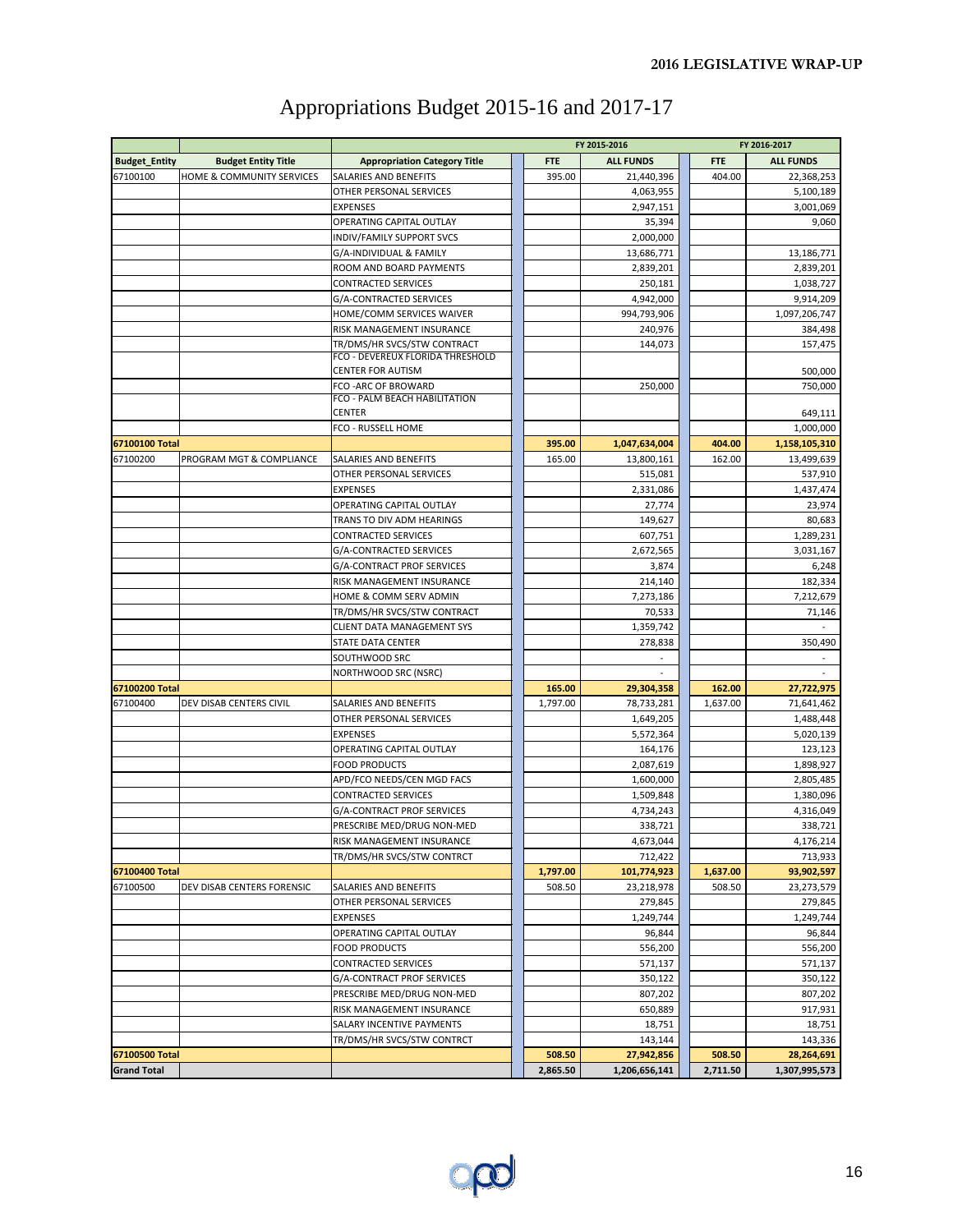## *ADMINISTRATIVE BILLS*

*The following is an overview of administrative bills of interest to the Agency for Persons with Disabilities passed by the Florida Legislature during the 2016 Regular Legislative Session.*

### <span id="page-16-0"></span>**Click on the bill number to view bill language**

## **[HB 0183](http://www.flsenate.gov/Session/Bill/2016/0183/BillText/er/PDF) – Administrative Procedures [Ch. 2016-116](http://laws.flrules.org/2016/116) Laws of Florida Approved by the Governor on March 25, 2016**

The bill amends statutory language by:

- Revises requirements related to administrative proceedings regarding rules, proposed rules, unadopted rules, & agency statements
- Revises authorities of administrative law judges
- Authorizes petitioners to pursue collateral challenges
- Expands agency reporting requirements of certain minor rules
- Revises certain timeframes in administrative proceedings
- Requires certain challenges for regulatory permits for special events to follow summary hearing provisions

**Effective Date: July, 1, 2016**

[Return to table of contents](#page-1-0)

## <span id="page-16-1"></span>

## **[HB 0273](http://www.flsenate.gov/Session/Bill/2016/0273/BillText/er/PDF) – Public Records/Impaired Practitioner Consultants [Ch. 2016-20](http://laws.flrules.org/2016/20) Laws of Florida Approved by the Governor on March 8, 2016**

- Requires public agency contract for services to include statement providing contact information of public agency's custodian of public records
- Prescribes form of statement
- revises required provisions in public agency contract for services regarding contractor's compliance with Public records laws
- Requires public records request relating to records for public agency's contract for services to be made directly to public agency
- Requires contractor to provide requested records to public agency or allow inspection or copying of requested records
- Specifies circumstances under which court must assess & award reasonable costs of enforcement against contractor
- Specifies sufficient notice
- Provides that contractor who takes certain actions is not liable for reasonable costs of enforcement

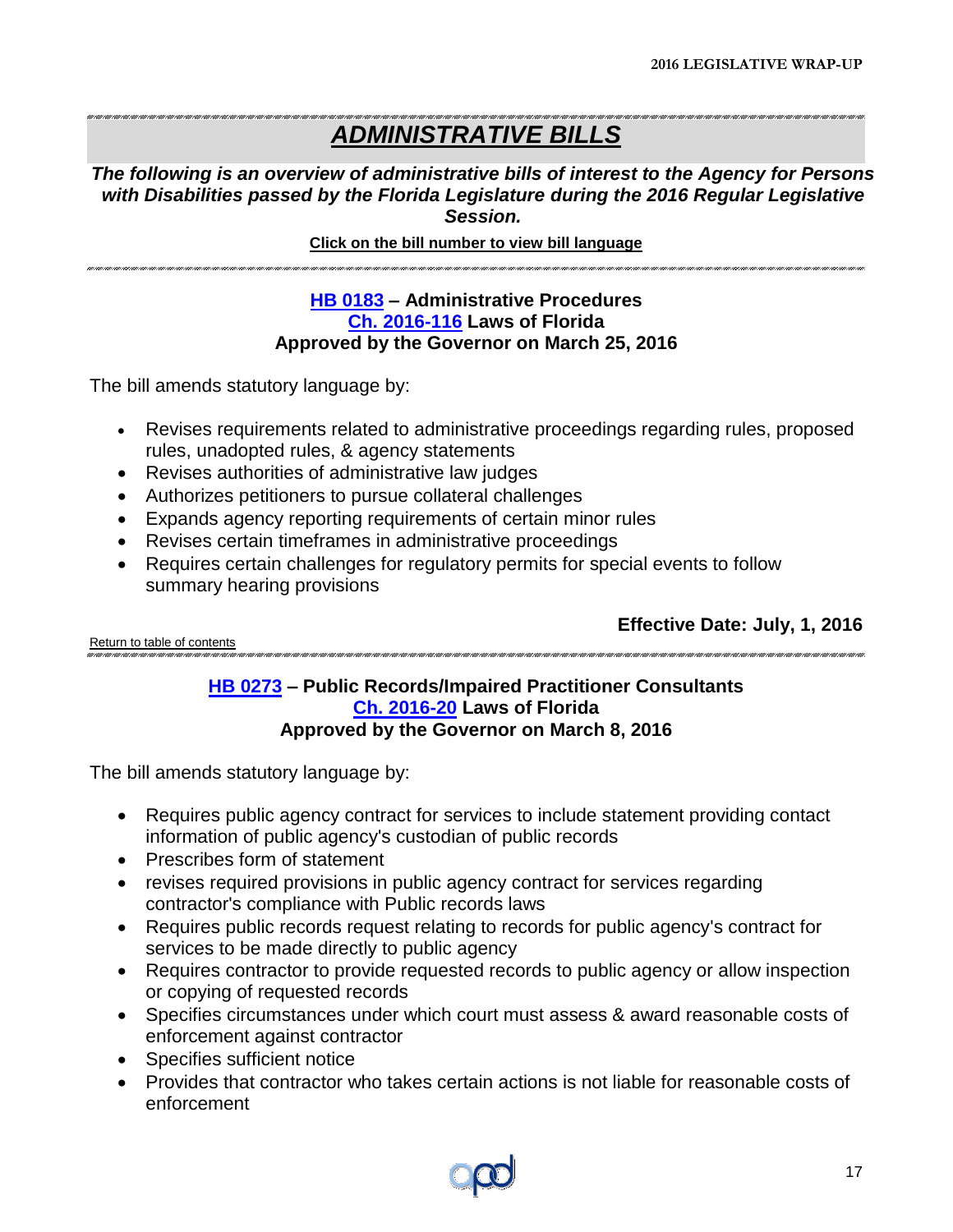## <span id="page-17-0"></span>**[HB 5101](http://www.flsenate.gov/Session/Bill/2016/5101/BillText/er/PDF) – Health Care Services [Ch. No. 2016-65](http://laws.flrules.org/2016/65) Laws of Florida Approved by the Governor on March 17, 2016**

The bill amends statutory language by:

- Authorizing the Department of Highway Safety and Motor Vehicles to provide the Agency for Health Care Administration with access to certain digital and photographic records
- Requiring appeals related to Medicaid programs directly administered by the agency to be directed to the agency
- Revising eligibility for the Florida Kidcare program to conform to changes made by the act
- Directing the agency to establish a payment methodology for managed care plans providing housing assistance to specified persons
- Authorizing a Program of All-inclusive Care for the Elderly (PACE) organization granted certain enrollee slots for frail elders residing in Broward County to use such slots for enrollees residing in Miami-Dade County, etc.

[Return to table of contents](#page-1-0)

**Effective Date: July 1, 2016**

### 

### <span id="page-17-1"></span>**[SB 0624](http://www.flsenate.gov/Session/Bill/2016/0624/BillText/er/PDF) – Public Records/State Agency Information Technology Security Programs [Ch. 2016-114](http://laws.flrules.org/2016/114) Laws of Florida Approved by the Governor on March 25, 2016**

The bill amends statutory language by:

- Creating exemptions from public records requirements for certain records held by a state agency which identify detection, investigation, or response practices for suspected or confirmed information technology security incidents and for certain portions of risk assessments, evaluations, external audits, and other reports of a state agency's information technology program
- Providing for future legislative review and repeal of the exemptions
- Providing statements of public necessity, etc.

[Return to table of contents](#page-1-0)

**Effective Date: March 25, 2016**

## <span id="page-17-2"></span>**[SB 0752](http://www.flsenate.gov/Session/Bill/2016/0752/BillText/er/PDF) – Public Records/Agency Inspector General Personnel [Ch. 2016-164](http://laws.flrules.org/2016/164) Laws of Florida Approved by the Governor on March 30, 2016**

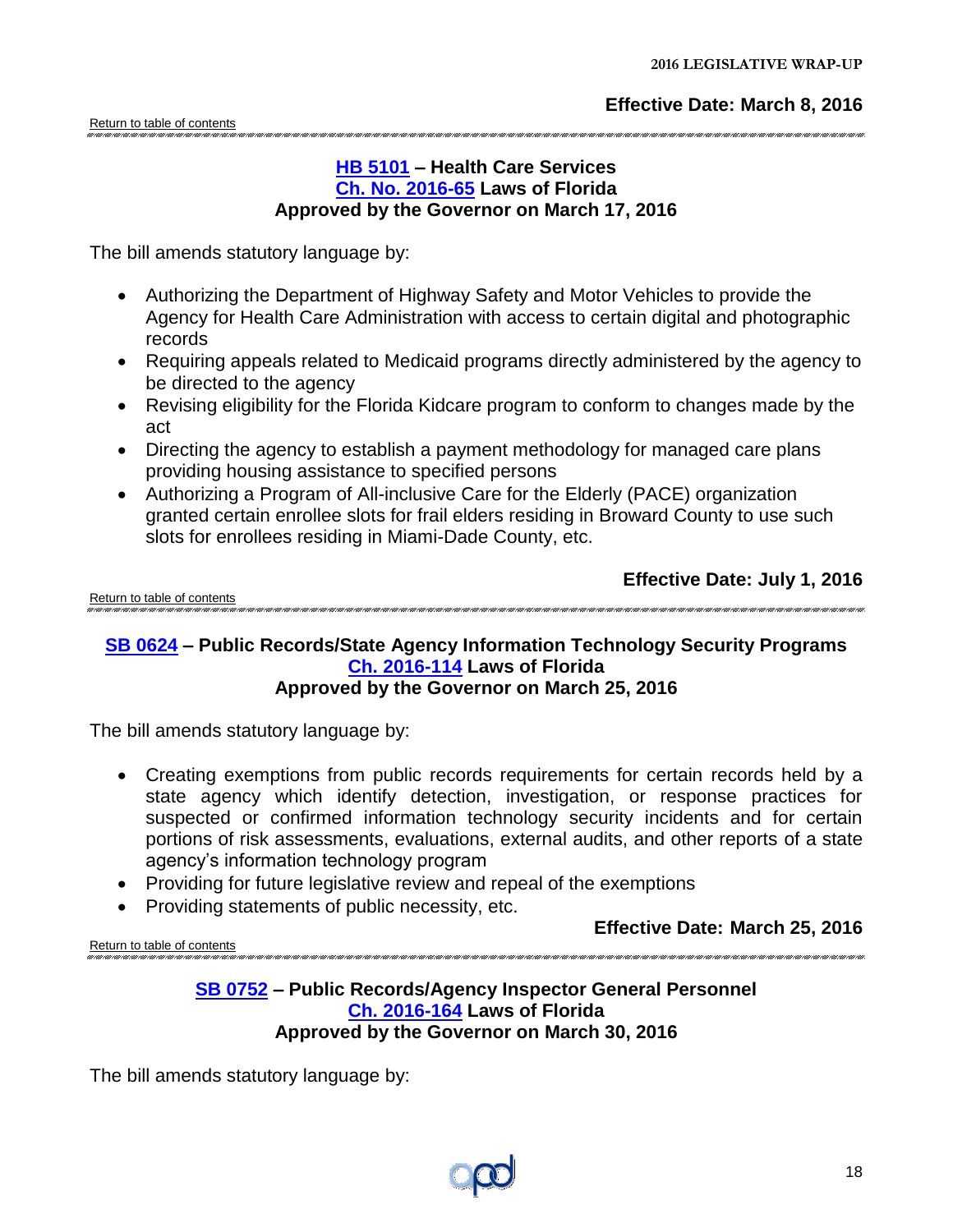- Providing an exemption from public records requirements for certain identifying and location information of current or former personnel employed in an agency's office of inspector general or internal audit department whose duties include auditing or investigating certain activities that could lead to criminal prosecution or administrative discipline, and the spouses and children thereof
- Providing exemption from public records requirements for information about location of residential facilities serving adult victims of human trafficking involving commercial sexual activity held by an agency
- Providing for future legislative review and repeal of exemptions
- Providing a statement of public necessity
- Providing a contingent effective date

**Effective Date: Upon Becoming A Law**

[Return to table of contents](#page-1-0) 

## <span id="page-18-0"></span>**[SB 7028](http://www.flsenate.gov/Session/Bill/2016/7028/BillText/er/PDF) – State Board of Administration Pending approval by the Governor**

- Encouraging the State Board of Administration to determine which publicly traded companies in which the Florida Retirement System Trust Fund is invested operate in Northern Ireland
- Redefining the term "public fund"
- Requiring the board, rather than the public fund, to maintain a list of certain scrutinized companies rather than assembling the list by a certain time, etc.

|                             | <b>Effective Date: July 1, 2016</b> |
|-----------------------------|-------------------------------------|
| Return to table of contents |                                     |
|                             |                                     |